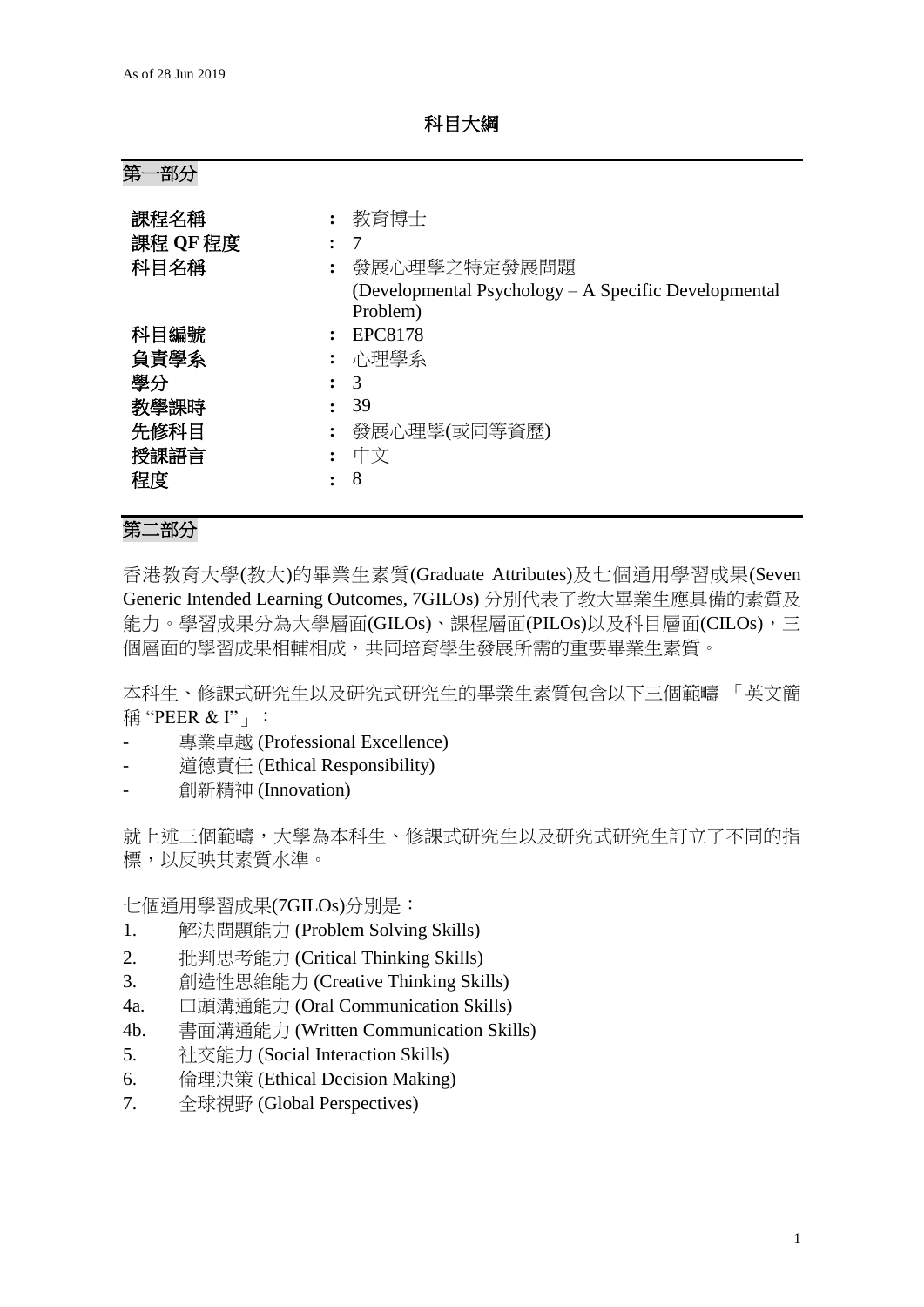### **1.** 科目概要

本課程旨在加強學生對發展心理學理論知識的理解,以及應用理論知識解決教 育環境中的特定發展問題的技能。通過撰寫研究項目的綜合計劃,促使學生提 升辨識、評估和解決其選擇的特定發展問題的相關議題的能力。

### **2.** 預期學習成果

成功完成本課程後,學生應能夠: 成果一:運用發展心理學理論辨識其感興趣的特定發展問題; 成果二:評估與此類問題相關的議題和事項; 成果三:評估與論證所選擇的干預知識及進一步應用的策略。

## **3.** 內容、預期學習成果及教與學活動

| 教授內容      | 預期學習成果  | 教與學活動     |
|-----------|---------|-----------|
|           | (CHLOS) |           |
| 發展與多樣性    | 成果一     | 指導研究:     |
| 發展及教與學    | 成果一     | 博客和在線討論論壇 |
|           | 成果二     | 問與答       |
| 發展問題與干預措施 | 成果一     | 同儕分享      |
|           | 成果二     | 指導性研究活動   |
|           | 成果三     |           |

#### **4.** 評核

| 評核課業                                                                                                      | 所佔比重 | 預期學習成果  |
|-----------------------------------------------------------------------------------------------------------|------|---------|
|                                                                                                           |      | (CHLOS) |
| • 口頭報告:                                                                                                   | 30%  | 成果一     |
| 隨著課程的進展,要求學生個人展示其提出的研                                                                                     |      | 成果二     |
| 究計劃並引導討論。該計劃應包括其針對已辨識<br>的發展問題進行的詳細的批判性文獻綜述,以及<br>在教育環境中的調查研究設計。此外,課程亦鼓<br>勵學生開展一個小型項目,以將主題連接到"現實<br>世界"。 |      | 成果三     |
| • 書面研究計劃                                                                                                  | 70%  | 成果一     |
| 學生應根據其提出的研究計劃或相關主題,結合                                                                                     |      | 成果二     |
| 課堂反饋撰寫研究計劃。該研究計劃要求字數上                                                                                     |      | 成果三     |
| 限為 4800 字,字數統計不包括附錄和引用文獻,                                                                                 |      |         |
| 雙倍行距,並用中文書寫。                                                                                              |      |         |

### **5.** 指定教科書

無

#### **6.** 推薦書目

Feldman, M. (Ed.). (2004). *Early intervention: The essential readings*. Malden, Mass.: Blackwell Pub.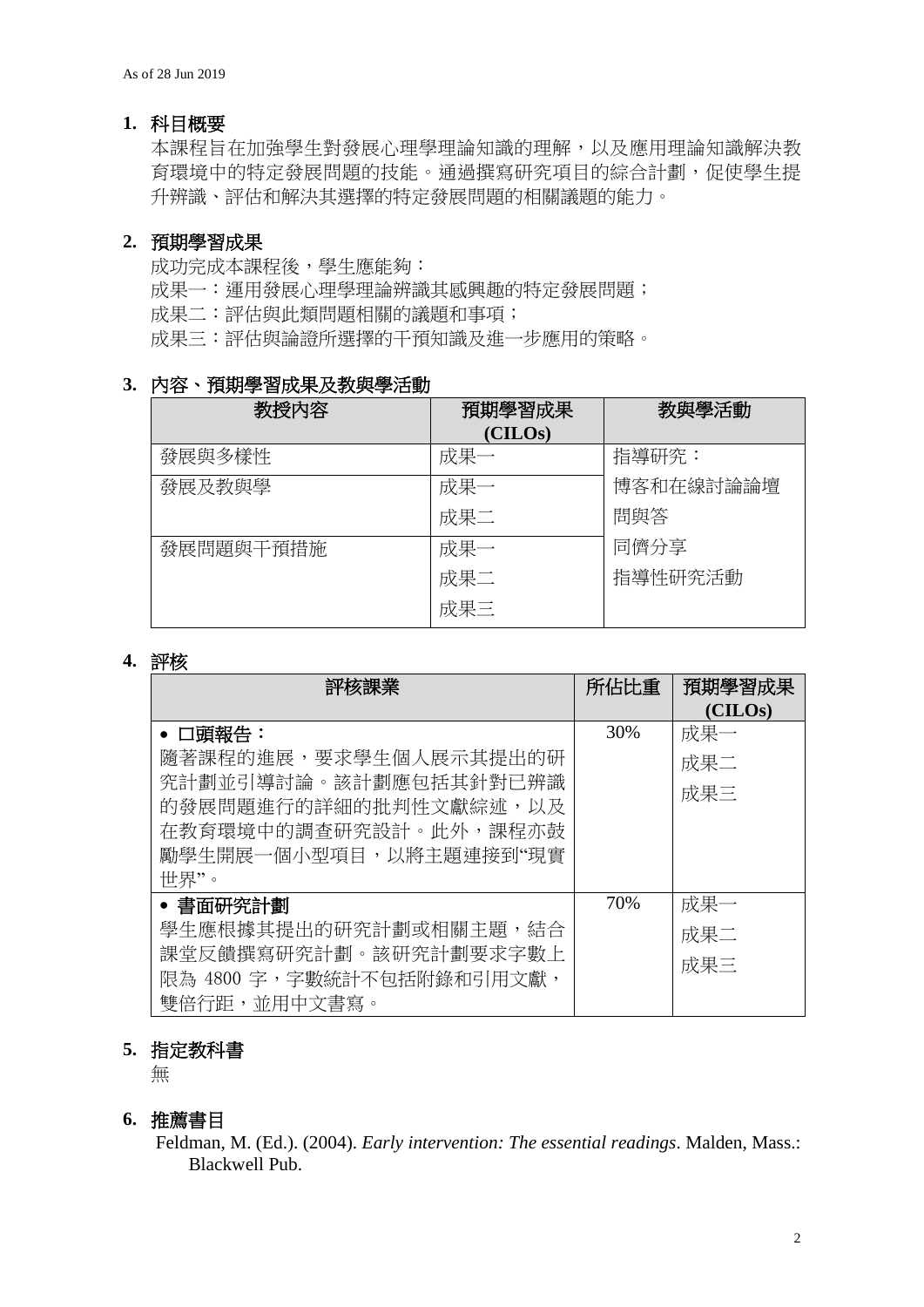- Iwaniec, D. (2004). *Children who fail to thrive: A practice guide*. Chicester, England; Hoboken, N.J.: John Wiley & Sons.
- Kirk, S. A., Gallagher, J. J., Anastasiow, N. J., & Coleman, M. R. (2014). *Educating exceptional children* (14<sup>th</sup> ed.). Belmont, CA: Wadsworth Publishing.
- Kroth, R. L., & Edge, D. (2007). *Communicating with parents and families of exceptional children*. Denver, Colorado: Love Pub. Co.
- McGregor, E. (Ed.). (2008). *Autism: An integrated view from neurocognitive, clinical and intervention research*. Malden, Mass: Blackwell Pub.
- Phillipson, S. N. (Ed.). (2007). *Learning diversity in the Chinese classroom: Challenges and practice*. Hong Kong: The Hong Kong University Press.
- Rutherford, R. B. J., Quinn, M. M., & Mathur, S. R. (Eds.). (2004). *Handbook of research in emotional and behavioral disorders*. New York: Guilford Press.
- Stringer, E. T. (2008). *Action research in education* (2<sup>nd</sup> ed.). Upper Saddle River, N.J.: Pearson/Merrill Prentice Hall.

### 授課期間將會推薦國際評審期刊上的精選論文。

#### **7.** 相關網絡資源

- 1. Psychological Association Division 7: Developmental Psychology <http://ecp.fiu.edu/APA/div7/>
- 2. Open Yale Courses: Introduction to Psychology <http://oyc.yale.edu/psychology/introduction-to-psychology/>
- 3. British Dyslexia Association:<http://www.bdadyslexia.org.uk/>
- 4. British National Institute of Mental Health on Autism: [http://www.nimh.nih.gov/health/topics/autism-spectrum-disorders-pervasive](http://www.nimh.nih.gov/health/topics/autism-spectrum-disorders-pervasive-developmental-disorders/index.shtml)[developmental-disorders/index.shtml](http://www.nimh.nih.gov/health/topics/autism-spectrum-disorders-pervasive-developmental-disorders/index.shtml)
- 5. Hong Kong Commission on Poverty report on children and youth: [http://www.povertyrelief.gov.hk/eng/pdf/ReportCh4\(e\).pdf](http://www.povertyrelief.gov.hk/eng/pdf/ReportCh4(e).pdf)

### **8.** 相關期刊

*Child Development Developmental Psychology Developmental review Developmental science Journal of experimental child psychology British journal of developmental psychology Cognitive development International journal of behavioral development Social development Journal of cognition and development Human development Journal of applied developmental psychology Infant behavior and development Early development and parenting The Journal of Child Psychology and Psychiatry [Child Psychology and Psychiatry Review](http://www.cup.cam.ac.uk/scripts/webjrn1.asp?Mnemonic=cpr) [Development and Pathology](http://www.journals.cup.org/bin/bladerunner?30REQEVENT=&REQAUTH=0&116000REQSUB==&REQSTR1=DPP)*